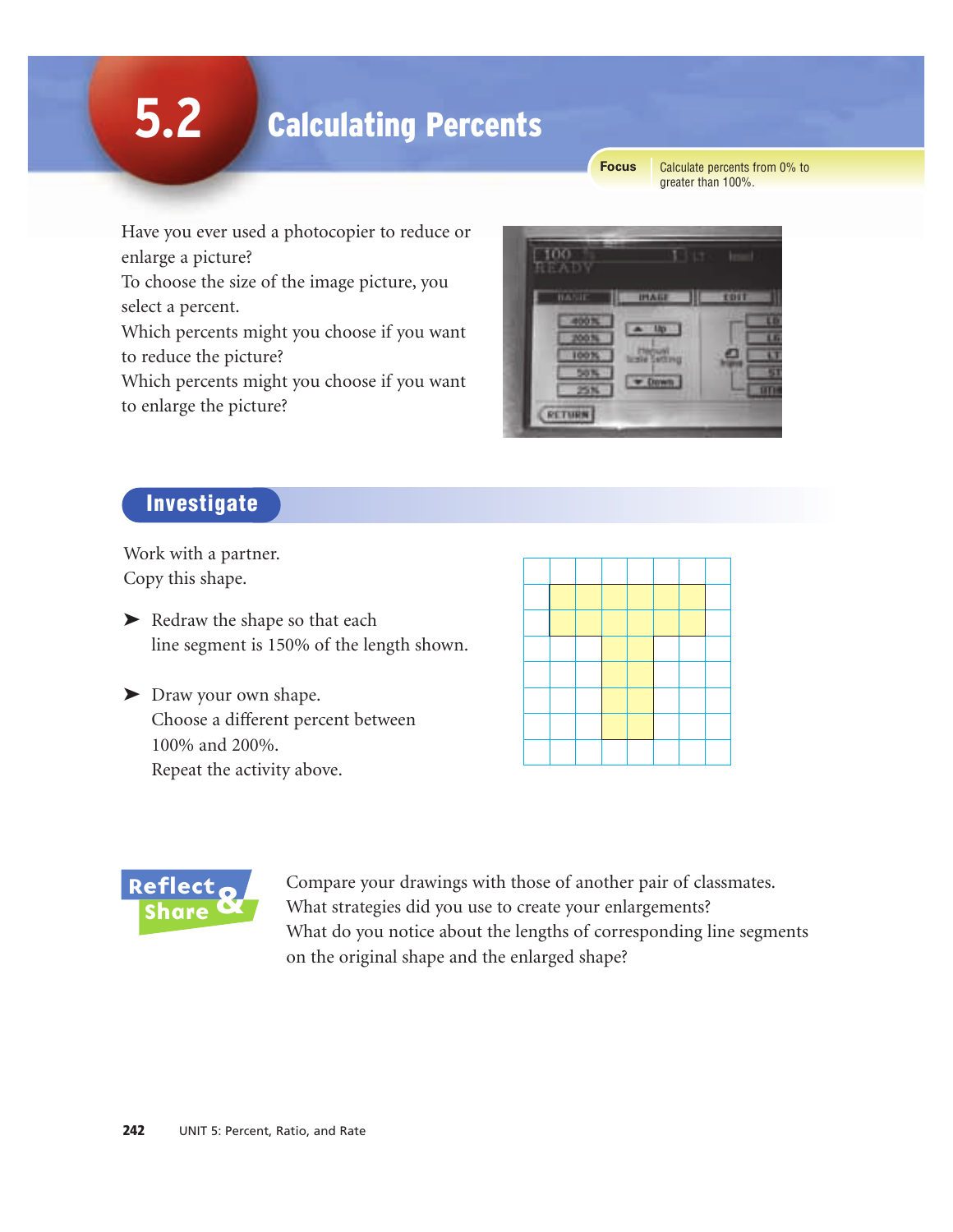#### **Connect**

Recall that when the whole is 1.0, you know that:

 $100\% = 1.0$  $10\% = 0.10$  $1\% = 0.01$ 

We can extend the pattern to write percents less than 1% as decimals:

 $0.1\% = 0.001$  $0.5\% = 0.005$ 

We can use number lines to show percents between 0% and 1%. For example, this number line shows 0.2%.



We can also extend the pattern to write percents greater than 100% as decimals.  $101\% = 1.01$ 

 $110\% = 1.10$ , or 1.1  $150\% = 1.50$ , or 1.5  $200\% = 2.00$ , or 2.0

We can use a number line to show percents greater than 100%.



Percents greater than 100% are used by store owners to calculate the prices of items they sell. A store has to make a profit; that is, to sell goods for more than the goods cost to buy.

A store manager buys merchandise from a supplier. The price the manager pays is called the *cost* price. The manager *marks up* the cost price to arrive at the *selling price* for the customer. The markup is the *profit*.  $Cost price + Profit = Selling price$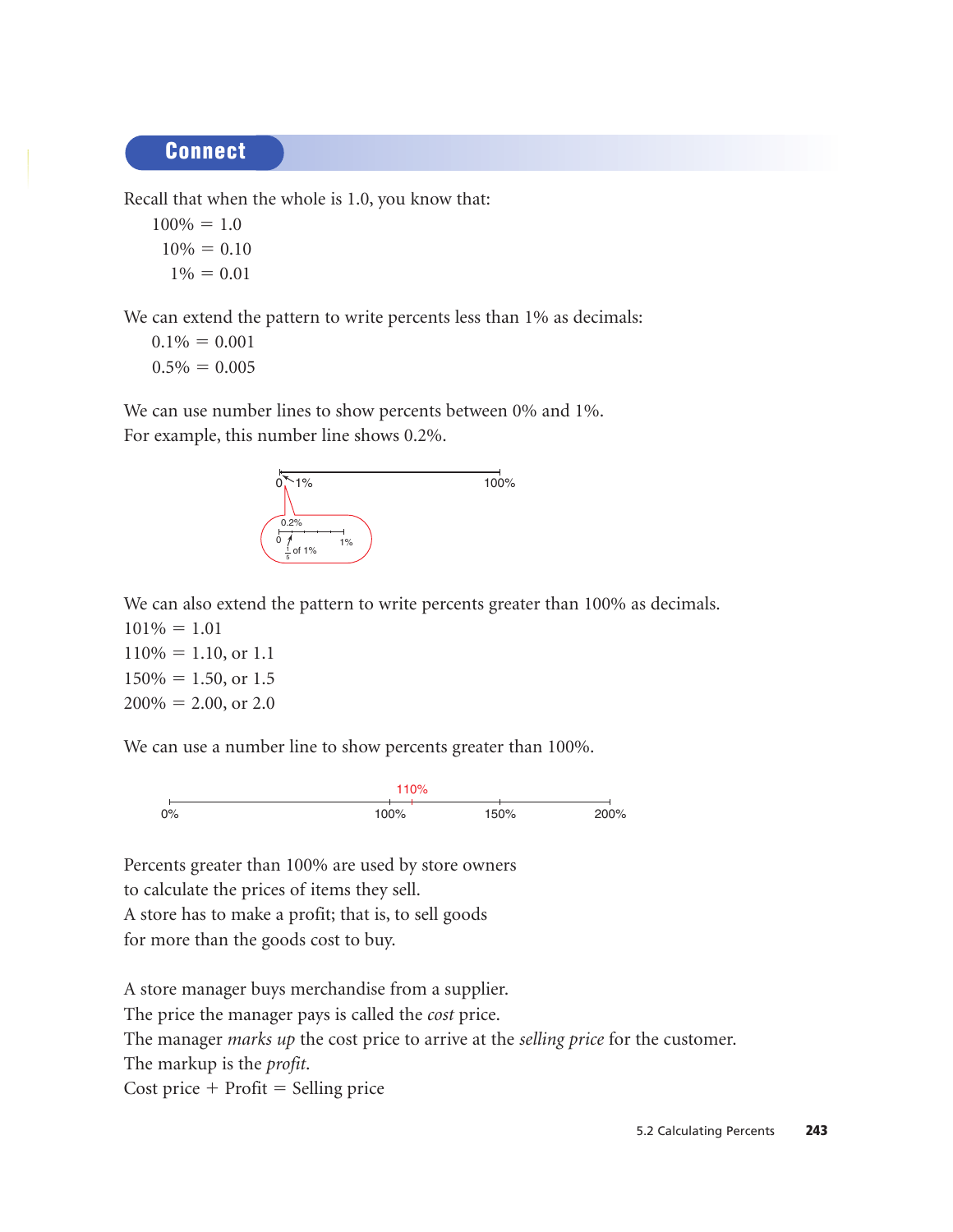## *Example 1*

- **a)** Write 210% as a decimal.
- **b)** Shade hundred charts to show 210%.

#### ▲ *A Solution*

**a)** 210% =  $\frac{210}{100}$ 100

 $= 2.10$ , or 2.1

**b)**  $210\% = 100\% + 100\% + 10\%$ 

Use a hundred chart to represent 100%.

To show 200%, shade all the squares in 2 hundred charts.

Each small square represents 1%.

So, to show 10%, shade 10 squares of a third hundred chart.

# *Example 2*

The cost price of a winter coat is \$80. The selling price of the coat is 230% of the cost price. What is the selling price of the coat?

Illustrate the answer with a number line.

# ▲ *A Solution*

To find the selling price of the coat, find 230% of \$80. First, write 230% as a decimal.  $230\% = \frac{230}{100}$  $= 2.30$ , or 2.3 Then, 230% of  $$80 = 2.3 \times $80$  $= $184$ 100

The selling price of the coat is \$184.

We can show this answer on a number line.

| \$184.00<br>\$80.00 |    | Cost price | <b>Selling price</b> |      |  |
|---------------------|----|------------|----------------------|------|--|
|                     |    |            |                      |      |  |
|                     | 0% | 100%       | 200% 230%            | 300% |  |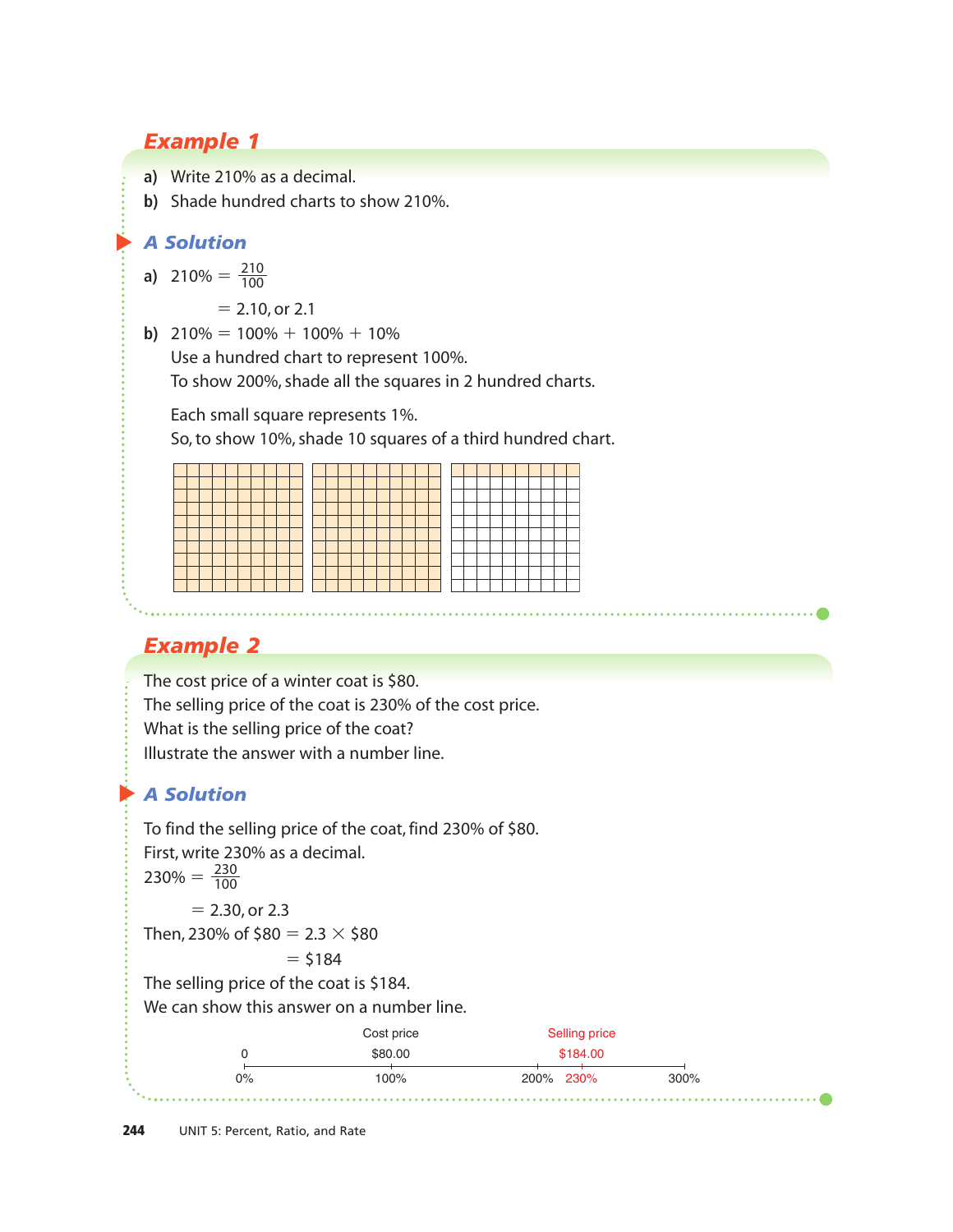# *Example 3*

In 2004, the population of First Nations people living on reserves in Alberta was 58 782.

About 0.28% of these people belonged to the Mikisew Cree band.

- **a)** About how many people belonged to the Mikisew Cree band?
- **b)** Estimate to check the answer is reasonable.
- **c)** Illustrate the answer with a diagram.

### *A Solution*

 $\blacktriangleright$ 

- **a)** Find 0.28% of 58 782. First write 0.28% as a decimal. Multiply the numerator and the denominator by 100.  $=\frac{28}{10.00}$  $= 0.0028$ Then, 0.28% of 58 782 = 0.0028  $\times$  58 782 Use a calculator.  $= 164.5896$ About 165 people belonged to the Mikisew Cree band. 10 000  $0.28$ 100
- **b)** 0.28% is approximately 0.25%. 0.25% is  $\frac{1}{4}$ %. 1% of 58 782 is: 0.01  $\times$  58 782 = 587.82 587.82 is about 600.  $600 \div 4 = 150$ This estimate is close to the calculated answer, 165. 4
- **c)** To illustrate 0.28%, first show 1% on a number line. Then, 0.28% is about  $\frac{1}{4}$  of 1%.





**1.** As a decimal,  $100\% = 1$ .

What decimals correspond to percents greater than 100%? What decimals correspond to percents less than 1%?

- 2. In *Example 2*, how could you use the number line to find the profit?
- **3.** In *Example 2*, how could you estimate to check the answer?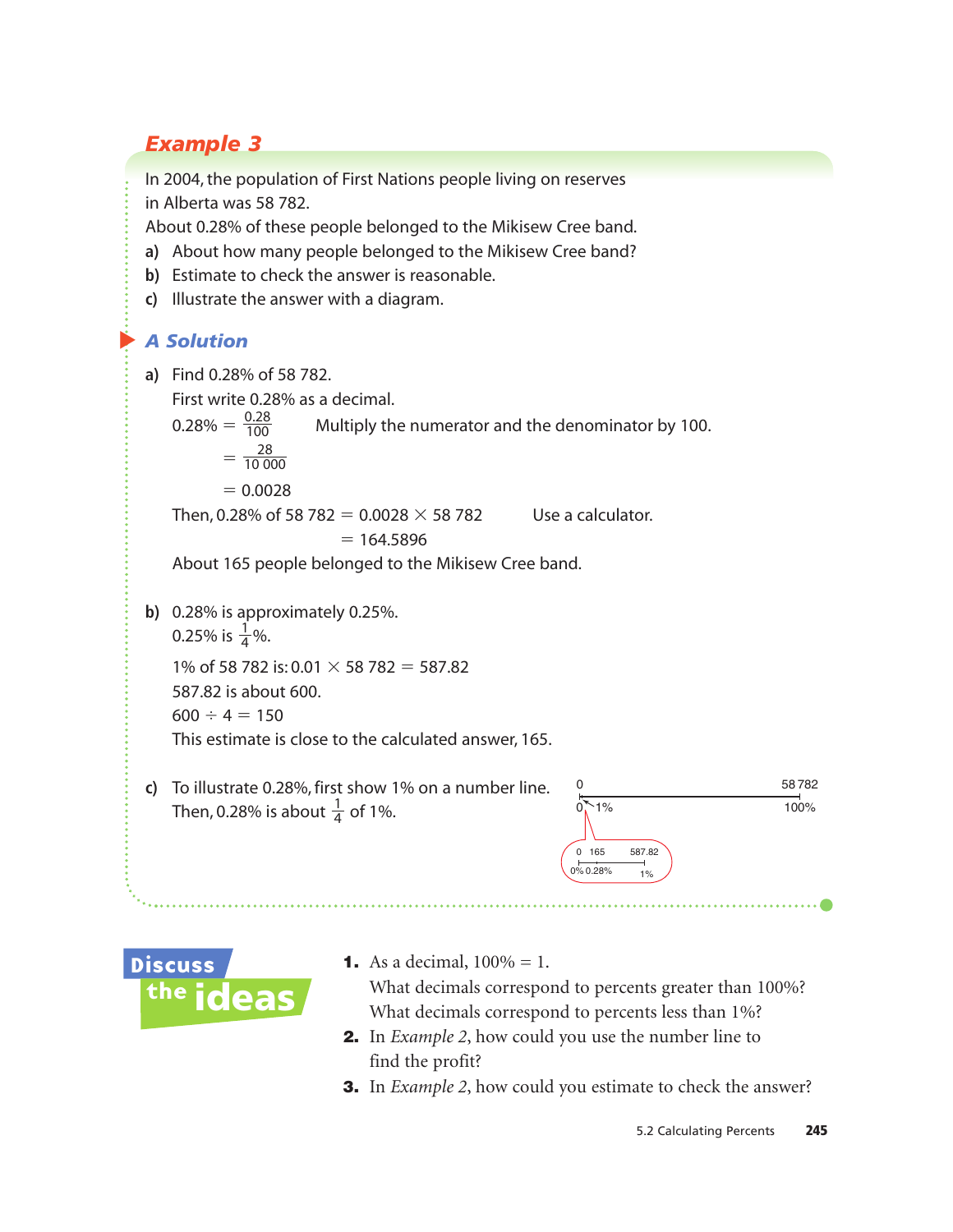### **Practice**

#### *Check*

- 4. A hundred chart represents 100%. Shade hundred charts to show each percent. **a)** 150% **b)** 212% **c)** 300% **d)** 198%
- **5.** Write each percent as a decimal. Draw a diagram or number line to illustrate each percent.
	- **a)** 120% **b)** 250% **c)** 475% **d)** 0.3% **e)** 0.53% **f)** 0.75%
- 6. Write each decimal as a fraction and as a percent. **a)** 1.7 **b)** 3.3 **c)** 0.003 **d)** 0.0056
- **7.** The cost price of a baseball cap is \$9. The selling price of the cap is 280% of the cost price. What is the selling price of the baseball cap? Illustrate the answer with a number line.

#### *Apply*

- 8. What does it mean when someone states, "She gave it 110%"? How can this comment be explained using math? Is it possible to give 110%? Explain.
- 9. **a)** Describe two situations when a percent may be greater than 100%.
	- **b)** Describe two situations when a percent may be between 0% and 1%.
- 10. **a)** Write each fraction as a percent.
	- **i**)  $\frac{1}{3}$  **iii**)  $\frac{2}{3}$  **iii**) **iv**)  $\frac{4}{3}$  **v**)  $\frac{5}{3}$  **vi**) 6 3 5 3 3 3 3 2 3 3
	- **b)** What patterns do you see in your answers in part a?
	- **c)** Use these patterns to write each fraction as a percent.

| i) $\frac{7}{3}$   | ii) $\frac{8}{3}$         | iii) $\frac{9}{3}$         |
|--------------------|---------------------------|----------------------------|
| iv) $\frac{10}{3}$ | <b>v</b> ) $\frac{11}{3}$ | <b>vi</b> ) $\frac{12}{3}$ |

- 11. **a)** Find each percent of the number. Draw a diagram to illustrate each answer.
	- **i)** 200% of 360 **ii)** 20% of 360
	- **iii)** 2% of 360 **iv)** 0.2% of 360
	- **b)** What patterns do you see in your answers in part a?
	- **c)** Use the patterns in part a to find each percent. Explain your work. **i)** 2000% of 360 **ii)** 0.02% of 360
- 12. A marathon had 618 runners registered. Of these runners, about 0.8% completed the race in under 2 h 15 min.
	- **a)** How many runners completed the race in this time?
	- **b)** Estimate to check your answer.
- 13. **a)** This shape represents 100%. Draw a shape that represents 375%.
	- **b)** Repeat part a using a shape of your own choice.